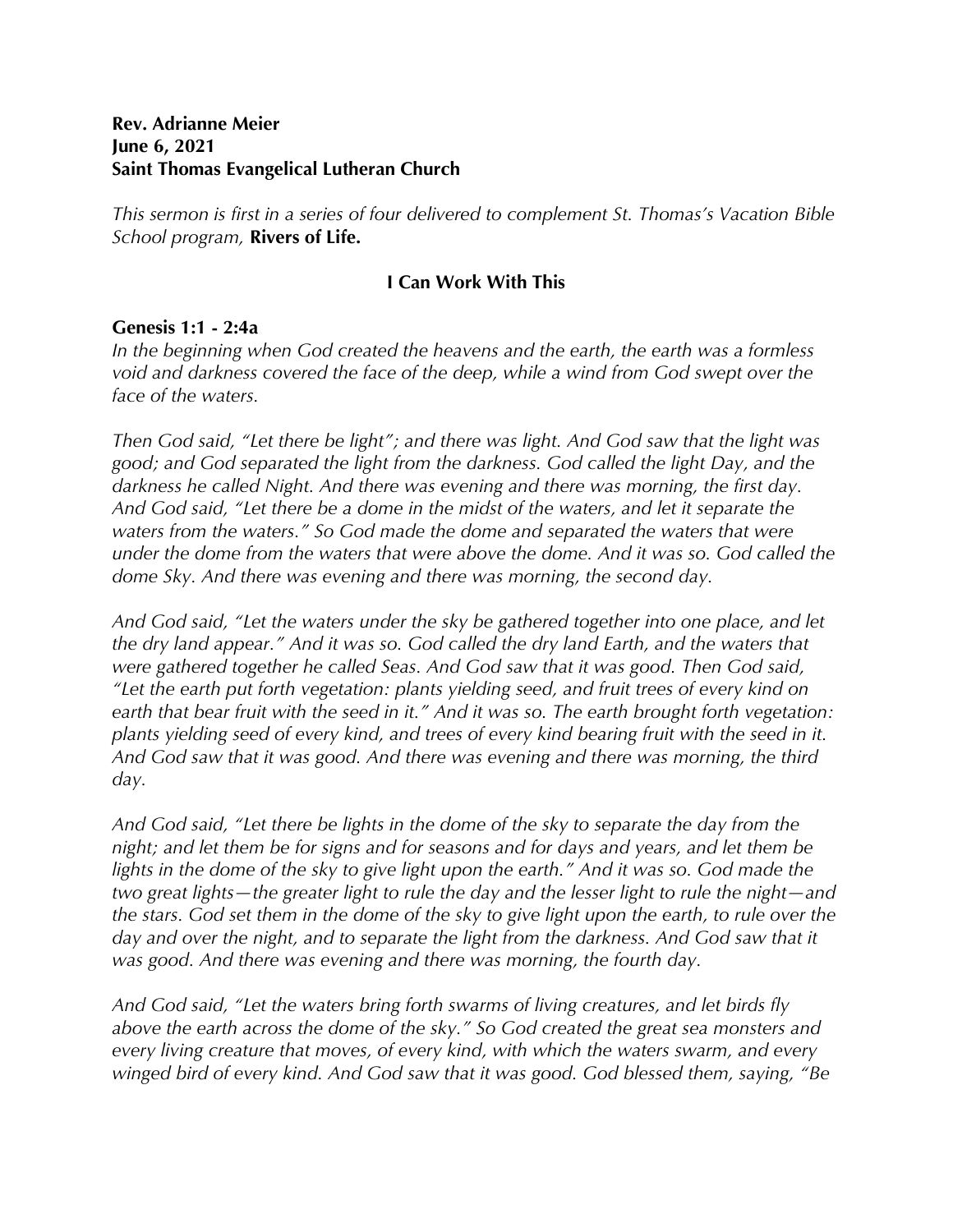*fruitful and multiply and fill the waters in the seas, and let birds multiply on the earth." And there was evening and there was morning, the fifth day.*

*And God said, "Let the earth bring forth living creatures of every kind: cattle and creeping things and wild animals of the earth of every kind." And it was so. God made the wild animals of the earth of every kind, and the cattle of every kind, and everything that creeps upon the ground of every kind. And God saw that it was good.*

*Then God said, "Let us make humankind in our image, according to our likeness; and let them have dominion over the fish of the sea, and over the birds of the air, and over the cattle, and over all the wild animals of the earth, and over every creeping thing that creeps upon the earth." So God created humankind in his image, in the image of God he created them; male and female he created them. God blessed them, and God said to them, "Be fruitful and multiply, and fill the earth and subdue it; and have dominion over the fish of the sea and over the birds of the air and over every living thing that moves upon the earth."*

*God said, "See, I have given you every plant yielding seed that is upon the face of all the earth, and every tree with seed in its fruit; you shall have them for food. And to every beast of the earth, and to every bird of the air, and to everything that creeps on the earth, everything that has the breath of life, I have given every green plant for food." And it was so.*

*God saw everything that he had made, and indeed, it was very good. And there was evening and there was morning, the sixth day. Thus the heavens and the earth were finished, and all their multitude. And on the seventh day God finished the work that he had done, and he rested on the seventh day from all the work that he had done. So God blessed the seventh day and hallowed it, because on it God rested from all the work that he had done in creation. These are the generations of the heavens and the earth when they were created.*

Do you remember, as a kid, studying poetry? When the time came to write poetry, rather than beginning with the complexities of iambic pentameter, or some such scheme, generally teachers give the assignment of an acrostic poem. Acrostic poems concern themselves with the first letter of each line or stanza, sometimes based on, say, your name or the alphabet. Ancient Hebrews *loved* these sorts of schemes. The longest psalm, Psalm 119, is an acrostic poem, the first stanza consisting of lines all that begin with *aleph,* the first letter in the Hebrew alphabet, and then, in the second stanza, all the lines begin with *bet*, and so on through the last letter, *tav*. So, it has always been a question about why, exactly, the first account of creation—indeed *both* creation accounts in Genesis, this poetic one that uses the theme of days to organize it, and the second, narrative account that organizes around the creation of the human family—don't begin with *aleph*, but with *bet*. Not the first letter, but the second. For a society that prizes the structure of narratives and language, and given that word order doesn't matter as it does in English, and given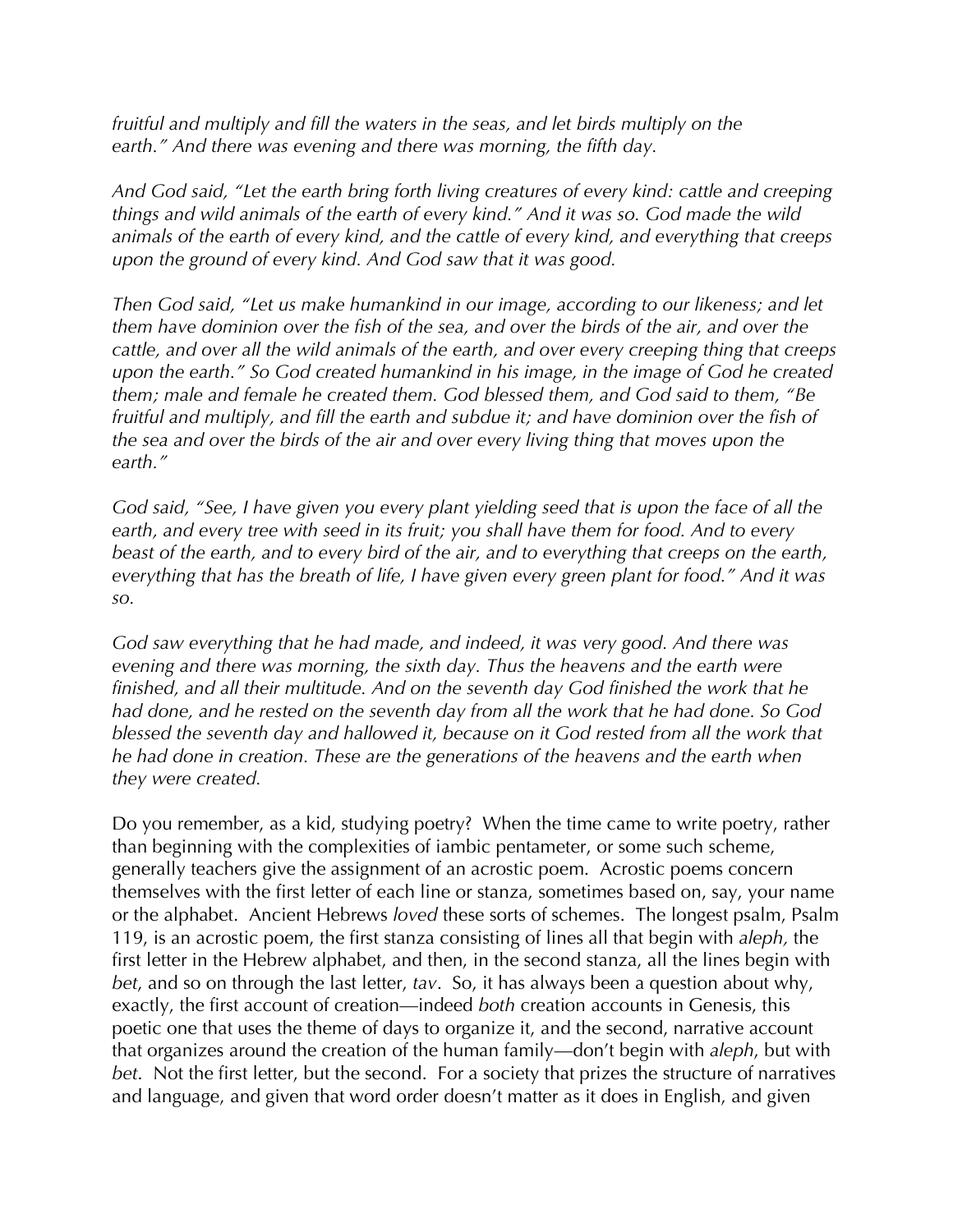that the name of God used in this story is Elohim, which begins with *aleph*, and so could be the very first word, why would the author and the editor let the very first word of the very first story, the story about beginnings and creation be *bet*? Why would we let it begin with *bet*? It is chaos! Beginning with *bet*! But God has a knack for creating from chaos something good.

Alongside this riveting debate about beginning with *bet*, there is a long-standing debate, and by "long-standing," I mean thousands of years old, about whether or not there was anything with God at the moment of creation. Was it just God and nothing else? Or was there something that was there—some not-God primordial ooze or something with God in the beginning? The first two verse of Genesis prime the pump for this debate, verse one suggests only God, but verse two brings in a "formless deep." I'm a Lutheran, so I generally solve this question, "Did God creation from nothing or from chaos?" with the answer, "Yes." You say, "But it isn't a yes or nor question." Indeed. I like both. On the one hand, if the only thing at the beginning is God, then in order for God to create, God has to create room within God's self to make the universe. The image is of a womb, and God as Creator becomes a mother who bears creation into being. It is a beautiful image. On the other hand, if God creates from chaos—a theory that actually jives kind of nicely with theories about dark matter and dark energy, if you're into that kind of theoretical physics—if God creates from chaos, then there is hope for the chaos within me. Then there is hope for the chaos in our society and in our world.

If in the beginning there is the deep, formless void, this ultimate not-God stuff, then we can, in some way, imagine God tenderly scooping up everything God is not and creating it into something with which God is ultimately satisfied. God creates light and calls it good. God made sky, land, and sea and called it good. And trees and fruit and vegetables - good. Sun, moon, stars - good. Living creatures - all good. And if God doesn't call it good, God deems worthy of blessing - people and the Sabbath, the day of rest. Out of everything God isn't, God made the universe and called it good and blessed and holy, as God is.

Now, it is important to remember Genesis 1:1 may be the first verse we encounter when we open our Bibles, but it was not the first verse written. Indeed, huge swaths of what we now have as the Bible were written long before this poem saw the light of day. Indeed huge swaths of the *history* the Bible catalogs were lived before this account was penned. Most Biblical scholars believe this account of creation—and likely most of the first five books of the Bible—were written during the sixth century before the common era (that is, before the birth of Christ) while the Israelites were in exile in Babylon. There, they likely encountered the *Enuma Elish*, the Babylonian creation story, a story in which the world is created by younger gods from the remains of the old gods. In that story, the world is little more than an afterthought, and humanity an annoying burden. The Israelites responded to these stories with their own, but in this story, this account of creation that we read today, a loving God creates humanity with purpose and genuinely delights in what is made. This creation account was written to fill the exiles with hope. Our God lives, it says. Our God